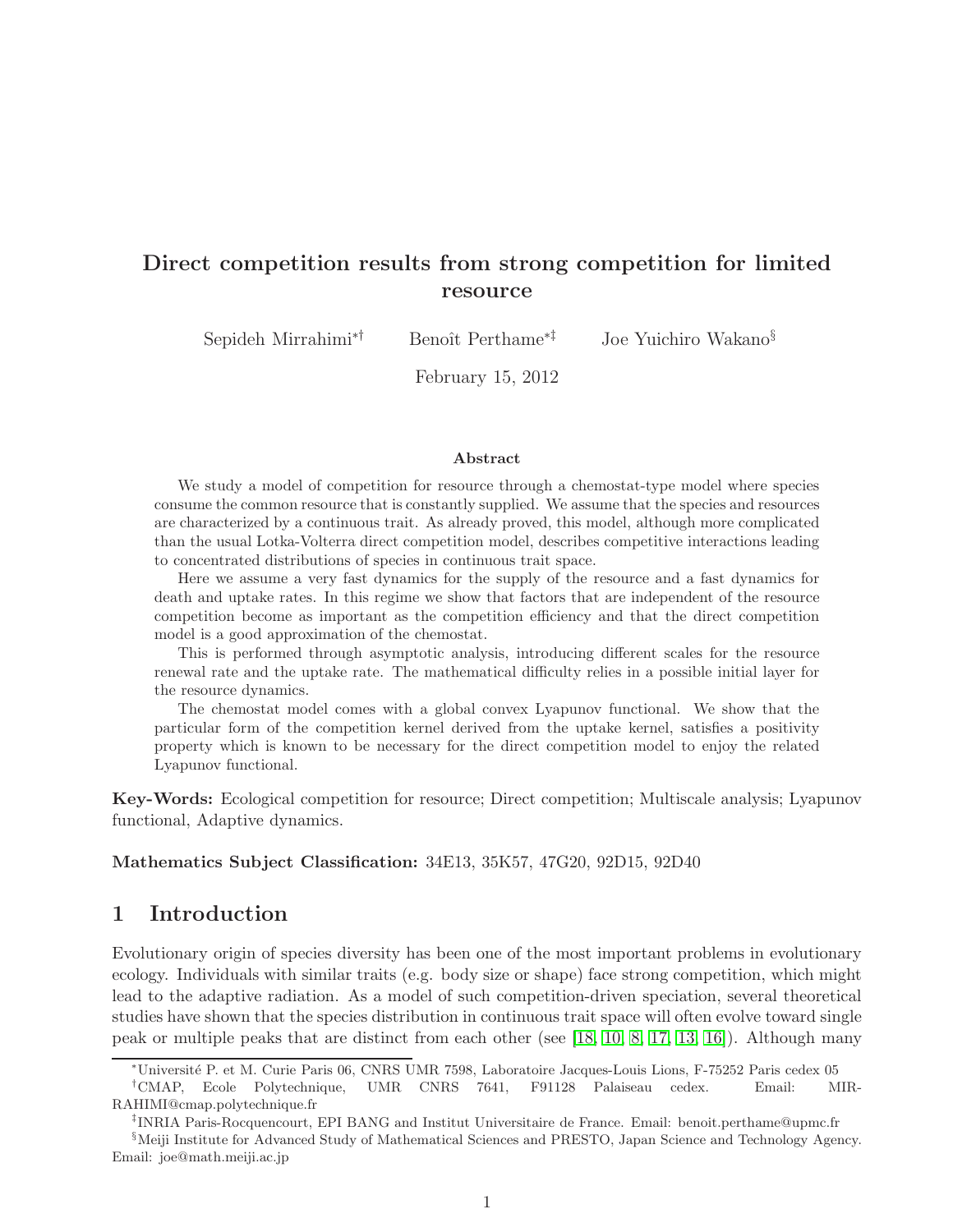previous results are derived from a simple model that assumes direct species competition of Lotka-Volterra type, competitive interaction among species generally occurs in competition for resource such as prey or nutrient. For example, birds with similar beak shapes are in competition because they utilize similar food resource. Another example is found in ecological stoichiometry where consumer species with similar C:N:P (carbon: nitrogen: phosphorus ratio) requirements experience competition for nutrient supply with their optimal C:N:P ratio (see [\[19\]](#page-12-6)). Thus, the competitive interaction should be modeled not directly but implicitly through the resource.

Recently, we have proposed such a mechanistic model of species competition where species (with continuous trait) compete for common resource (which is characterized by another continuous trait) which is constantly supplied (chemostat-type model). We have shown that evolutionary branching, which is parallel to adaptive radiation, is possible in this chemostat-type model as well, supporting the results previously obtained by direct competition models.

In order to faithfully capture the dynamics of species competition, a detailed mechanism such as species-resource dynamics should be explicitly modeled. On the other hand, specifying a particular mechanism narrows the applicability of a model. This is why conceptual and simple Lotka-Volterra type models of direct competition are widely and intensively studied. Then a natural question arises: Can we reduce a species-resource dynamics model into a Lotka-Volterra model? If so, how are parameters (e.g., intrinsic growth rates, competition coefficients) determined by those of the original mechanistic model? The last question is interesting particularly when we think of a direct competition model in continuous trait space. If we naively assume a Gaussian function as competition kernel, then it promotes the coexistence of infinitely many species (continuous distribution over continuous trait axis). But as soon as the kernel deviates from Gaussian, the evolution toward single or multiple peaks occurs, which is parallel to the emergence of distinct species [\[12\]](#page-12-7). The importance of this established result would increase if the conversion of resource-consumption kernel into direct-competition kernel does not guarantee that a Gaussian function is converted into another Gaussian function.

This paper aims the reduction of a mechanistic model of species-resource dynamics to more conceptual model of direct species competition. In Section [2,](#page-1-0) we describe our chemostat model of speciesresource dynamics and a brief summary of our reduction result. Section [3](#page-4-0) is devoted to a rigorous description of this result and the proof. In section [4,](#page-6-0) we extend our result to include a system with mutation. In section [5,](#page-7-0) we study the Lyapunov functional property which is useful for evolutionary stability analysis. In section [6,](#page-9-0) we show some numerical examples to study how the reduced dynamics approximates the original dynamics.

# <span id="page-1-0"></span>2 Model and a brief summary of the results

In general, creatures require several different resource to survive and reproduce. Some resource might be in a strong competition with others, some resource might be sufficiently supplied, and some resource might not be in competition at all. In case of phytoplankton species, resources are light and nutrients. Although tremendous amount of light is supplied from the sun, the competition for light still exists. Nutrient supplied from the bottom is also a limiting resource, and this dynamics might have much slower timescale compared to the competition for light (but slower dynamics do not imply less importance). There might exist some features that determine growth or death rates independently of resource competition.

Inspired by such phytoplankton ecology, our mechanistic model for a chemostat with continuous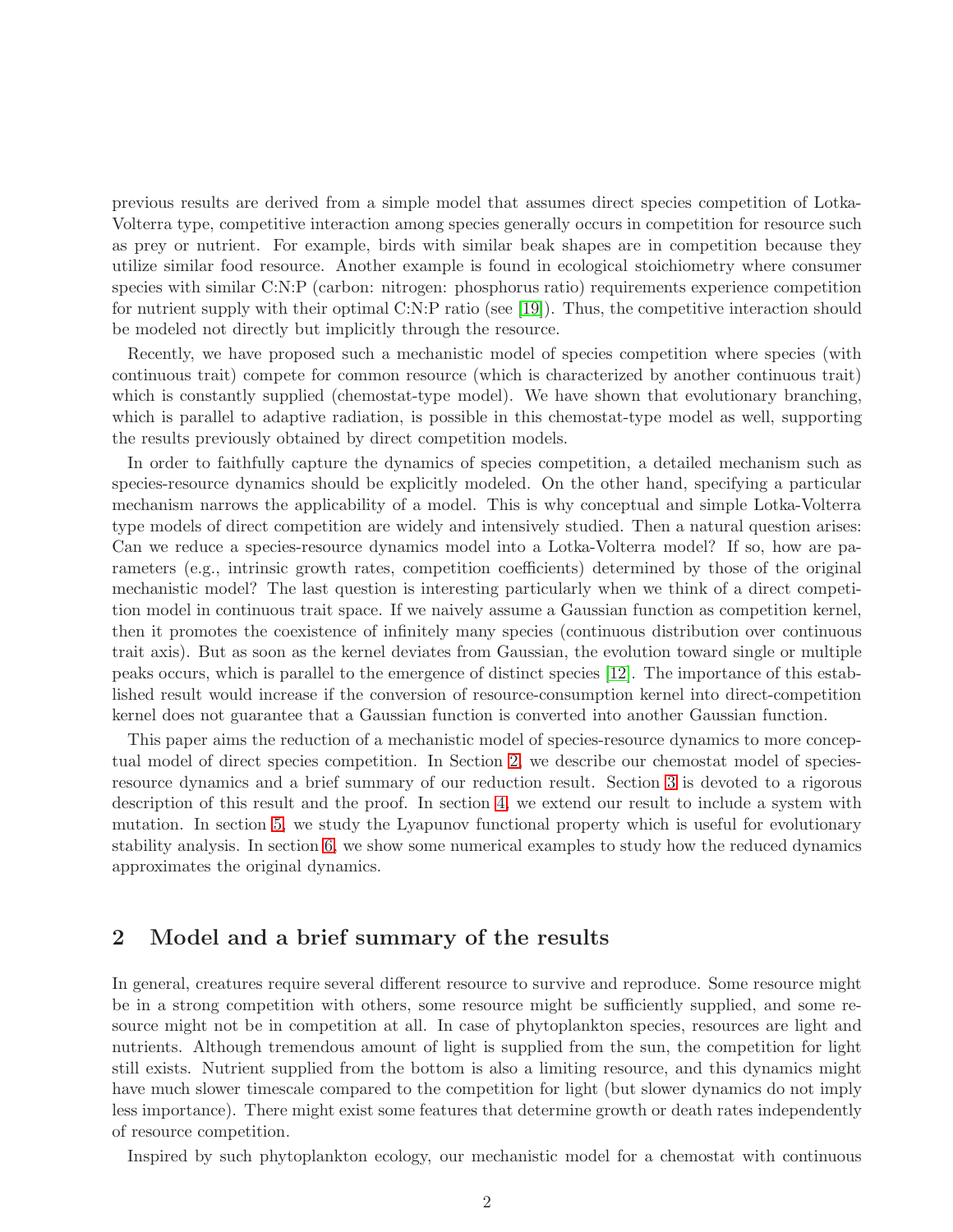resource supply and continuous consumer population trait is given by

<span id="page-2-0"></span>
$$
\begin{cases} \frac{\partial}{\partial t} n(x,t) = n(x,t) \left[ b(x) - d(x) + \int K(x,y) R(y,t) dy \right], \\ \frac{\partial}{\partial t} R(y,t) = m(y) \left[ R_{\text{in}}(y) - R(y,t) \right] - R(y,t) \int K(x,y) n(x,t) dx, \end{cases}
$$
\n(1)

where  $n(x, t) \geq 0$  is consumer species density with trait  $x \in \mathbb{R}$  and  $R(y, t) \geq 0$  is the common resource density with trait  $y \in \mathbb{R}$ . We assume that a death rate  $d(x)$  depends on species trait x. Reproduction rate consists of two parts:  $b(x)$  denotes a basic reproduction rate independent of the competition for the common resource, and  $\int K(x, y)R(y, t)dy$  denotes a reproduction rate coming from consuming the common resource R. The resource R is supplied into the system with a rate  $m(y)$  so that  $R(y, t)$ approaches  $R_{\rm in}(y) > 0$ . These drive the system (a chemostat type model). Consumption for resource is denoted by a trait dependent uptake kernel  $K(x, y) \geq 0$  that defines how species with trait x depends on resource with trait y.

All coefficients  $(b(x), d(x), K(x, y), m(y), R_{\text{in}}(y)$ ; although they are functions of traits, we call them 'coefficients') can play an important role in the full system. Since we are interested in the reduction of this model to a direct-competition model, we hereafter consider some limiting situation. We assume that the dynamics has the following three different time scales.

• *Very fast dynamics for the common resource supply.* This imposes that, in the absence of consumer species, resource distribution R approaches  $R_{\rm in}$ .

• *Fast dynamics for resource-consumption and the resulting reproduction and death.* This implies that competition for the common resource is a primary factor for the growth of consumer species population.

• *Slow dynamics.* Population dynamics of n is also affected by a basic reproduction rate  $b(x)$  and a death rate  $d_{slow}(x)$ , both of which are independent of the common resource.

In order to include these assumptions in the equations, we scale accordingly the coefficients

- *m* is of order  $\varepsilon^{-2}$ ,
- K and d are of order  $\varepsilon^{-1}$ ,
- $d(x) = \frac{1}{\varepsilon} \int K(x, y) R_{\text{in}}(y, t) dy + d_{\text{slow}}(x),$
- $a(x) = b(x) d_{\text{slow}}(x)$ .

A death rate must be sufficiently large to counterbalance fast growth based on resource-consumption (otherwise, the population will grow infinitely). For this purpose, in the third equation, we divide a death rate into two parts. The first term represents fast dynamics for death events that compensates fast resource-consumption. The second term,  $d_{slow}(x)$ , represents the remaining slow dynamics for death events independent of the competition for resource.

These result in a new formulation of [\(1\)](#page-2-0) that is written as

<span id="page-2-1"></span>
$$
\begin{cases} \frac{\partial}{\partial t} n_{\varepsilon}(x,t) = n_{\varepsilon}(x,t) \left[ a(x) + \frac{1}{\varepsilon} \int K(x,y) \left( R_{\varepsilon}(y,t) - R_{\text{in}} \right) dy \right], \\ \frac{\partial}{\partial t} R_{\varepsilon}(y,t) = \frac{m(y)}{\varepsilon^{2}} \left[ R_{\text{in}}(y) - R_{\varepsilon}(y,t) \right] - \frac{1}{\varepsilon} R_{\varepsilon}(y,t) \int K(x,y) n_{\varepsilon}(x,t) dx, \end{cases}
$$
(2)

where new coefficients satisfy  $m = O(1)$ ,  $K = O(1)$ , and  $a = O(1)$ .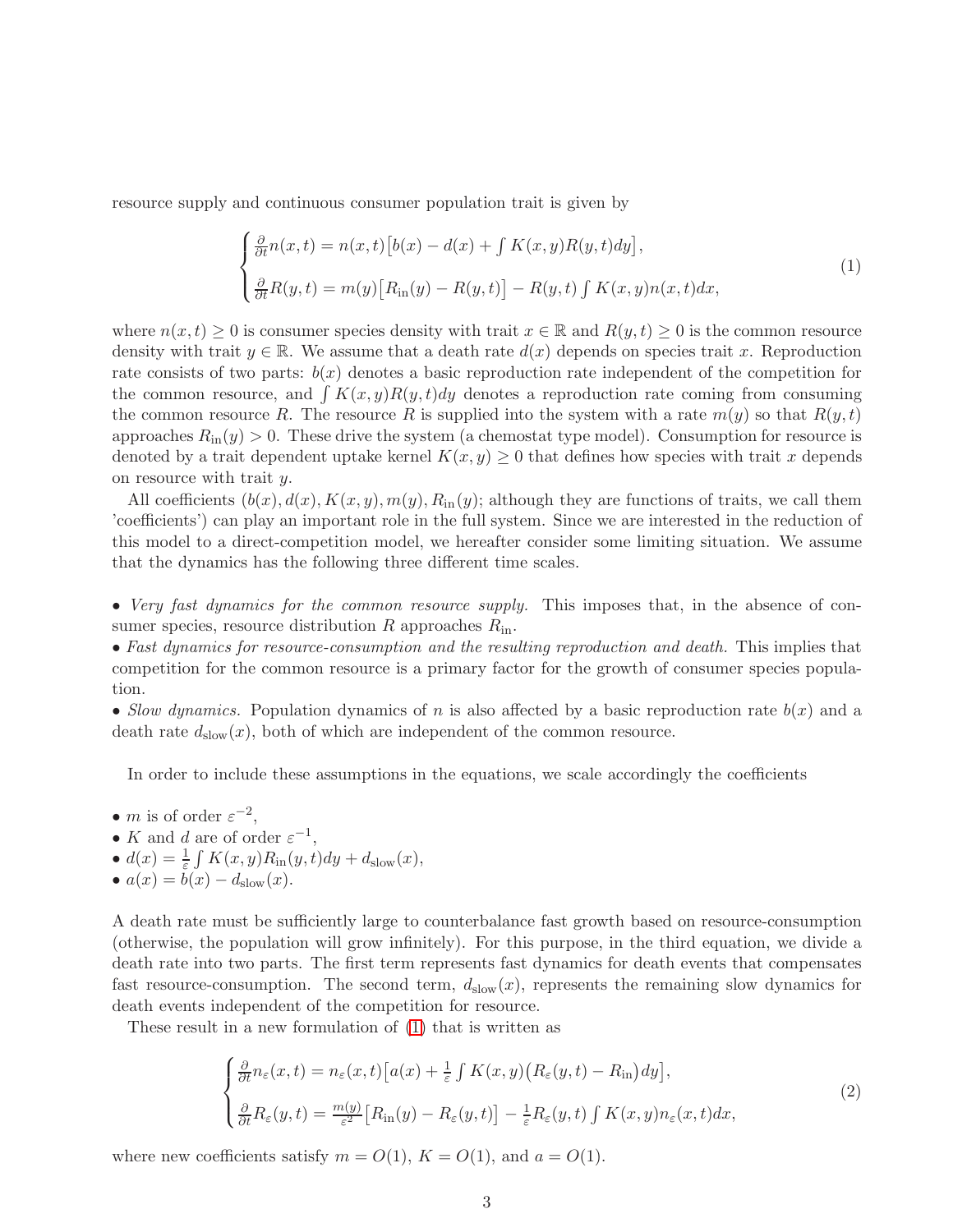We complement the system with initial data

$$
n_{\varepsilon}(0, x) = n^{0}(x) \ge 0, \qquad R_{\varepsilon}(0, y) = R^{0}(y) \ge 0,
$$

As the very fast and fast dynamics become infinitely fast, R should approach  $R_{\text{in}}$ , but it is not clear which distribution n should approach. When R is not close to  $R_{\rm in}$ , the reproduction based on resource-consumption is dominant (fast dynamics with order  $\varepsilon^{-1}$ ) so the dynamics of *n* is primarily determined by  $R - R_{\text{in}}$ . However, as  $R - R_{\text{in}}$  approaches to zero, resource-dependent reproduction might become no longer dominant.

In this paper, we will show that an approximation of this dynamics is given by the direct competition model

<span id="page-3-0"></span>
$$
\frac{\partial}{\partial t}n(x,t) = n(x,t)[a(x) - \int c(x,x')n(x',t)dx'],\tag{3}
$$

where the binary competition kernel  $c(x, x')$  is related to the coefficients in [\(2\)](#page-2-1). We will show that it is given by

$$
c(x, x') = \int K(x, y) \frac{R_{\text{in}}(y)}{m(y)} K(x', y) dy.
$$

This equation can be seen as a conversion formula of kernels. The reduced competition-kernel  $c(x, x')$ is very sensitive to  $R_{\text{in}}(y)/m(y)$  as well as to resource-consumption kernel  $K(x', y)$ , but not to  $R_{\text{in}}(y)$ or  $m(y)$  separately. Note that this kernel is of order one (recall that resource-consumption kernel is of order  $\varepsilon^{-1}$  before rescaling) so the reduced direct competition model describes the slow dynamics of  $n(x, t)$ . We will later show that the inclusion of mutation in consumer species' trait does not essentially change the result.

One biologically interesting point of the equation [\(3\)](#page-3-0) is that the growth rate of consumer species in the absence of competition for resource, which is described by  $a(x)$ , still has considerable effect on the long-term dynamics of consumer distribution n. This is because as R becomes very close to  $R_{\rm in}$ , the dominant factor (fast dynamics) becomes weaker and a basic growth rate  $a(x)$  becomes as important as the competition for resource. In this limit, we recover a Lotka-Volterra type competition dynamics from a mechanistic model of a chemostat type. It is natural that we do not have the reduced dynamics of the resource, R, because the reduction is possible when the detailed dynamics of the resource can be neglected and when the effects of competition for the resource can be put into the new competition coefficients in a Lotka-Volterra type system (i.e.  $c(x, x')$ ).

Another question of our interest is whether a Gaussian uptake kernel  $K(x, y)$  is converted to another Gaussian kernel of direct competition  $c(x, x')$ . This is not necessarily true. Take

$$
K(x, y) = e^{-\alpha(x-y)^2}
$$
,  $R_{\text{in}}(y) = e^{-\beta y^2}$ ,  $m(y) \equiv 1$ .

Then, choosing  $\gamma$  such that  $\gamma(2\alpha + \beta) = \alpha^2$  so as to complete a square in the expression

$$
c(x, x') = e^{-[\alpha x^2 + \alpha(x')^2 - \gamma(x + x')^2]} \int e^{-[(2\alpha + \beta)y^2 - 2\alpha(x + x')y + \gamma(x + x')^2]} dy
$$
  
=  $e^{-[\alpha x^2 + \alpha(x')^2 - \gamma(x + x')^2]} \sqrt{\frac{\pi}{2\alpha + \beta}},$ 

we find that  $c(x, x')$  is not gaussian because it is proportional to

$$
e^{-[\alpha x^2 + \alpha(x')^2 - \gamma(x+x')^2]} \neq e^{-(\alpha - \gamma)(x-x')^2}
$$
 when  $\beta \neq 0$ .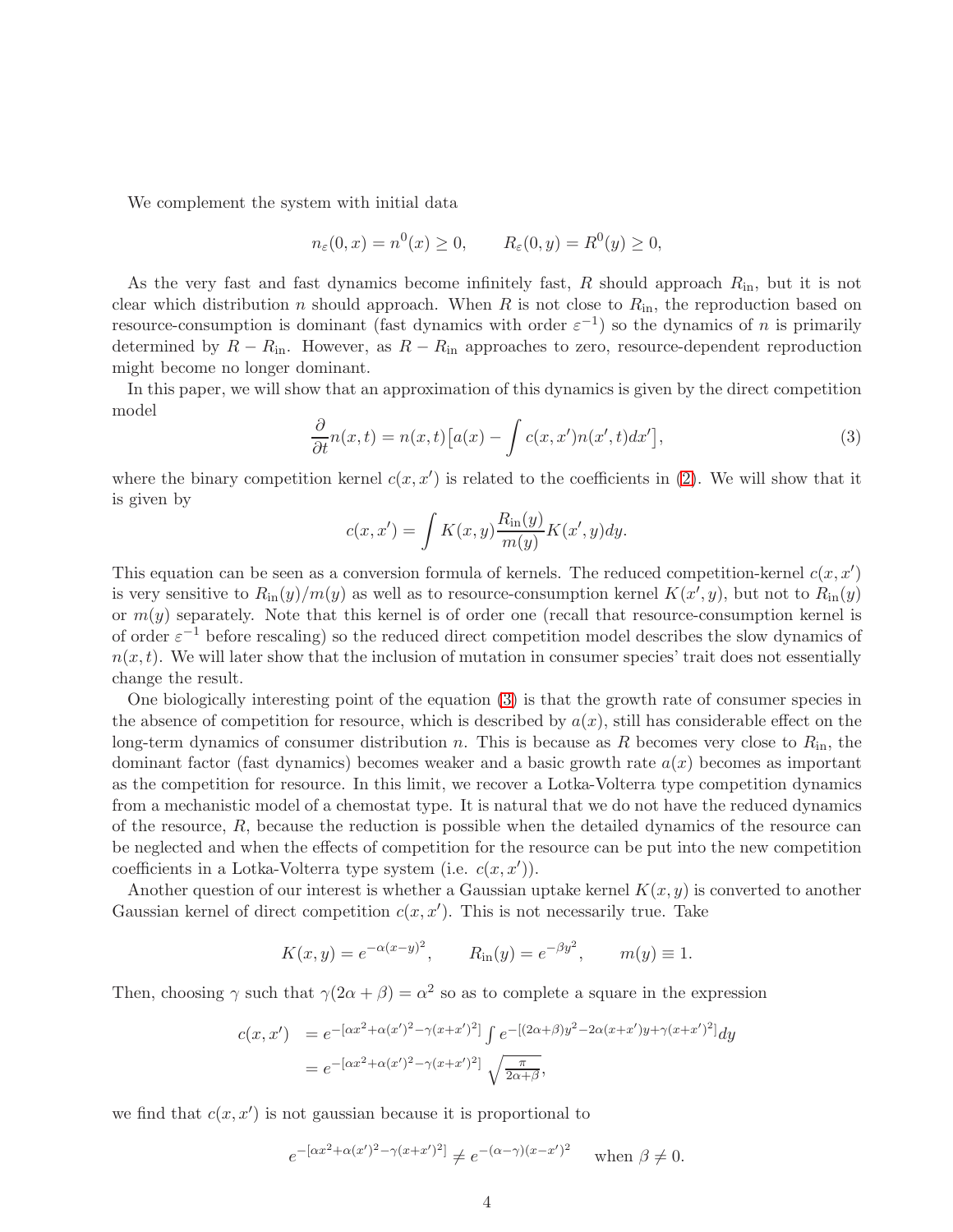Mathematically rigorous notations and results will follow in the next three sections. Section [3](#page-4-0) is devoted to a rigorous derivation of this result. It goes through asymptotic analysis and compactness estimates that allow us to show that  $n_{\varepsilon}$  converges to n and thus n is the population density. In other words our theory is not a perturbation analysis on  $n_{\varepsilon}$  while it is on  $R_{\varepsilon} \approx R_{\rm in}$ . Mutations are not included in the model equations  $(1)$ – $(3)$ . In section [4,](#page-6-0) we show how to include them and which new rescaling this leads to perform. Another remarkable property of the chemostat is the Lyapunov functional property already used in [\[16\]](#page-12-5). The asymptotic form of this Lyapunov functional is related to that for the direct competition model in section [5](#page-7-0) and in particular we explain why, in this context, the corresponding operator is always nonnegative.

#### <span id="page-4-0"></span>3 Derivation of the direct competition

In order to state our result we need some assumptions

<span id="page-4-4"></span>
$$
n^{0}, R^{0}, R_{\text{in}} \in L^{1} \cap L^{\infty}(\mathbb{R}), \qquad \int |\frac{\partial}{\partial x} n^{0}| dx \leq C_{1}, \qquad (4)
$$

$$
a_M := ||a||_{\infty} < \infty, \qquad \underline{m} = \min m > 0, \qquad \overline{m} = \max m < \infty,\tag{5}
$$

$$
K \in BUC(\mathbb{R} \times \mathbb{R})^1, \qquad K_M := \sup_{x,y} K(x,y) < \infty,\tag{6}
$$

<span id="page-4-3"></span>
$$
|\frac{\partial}{\partial x}K(x,y)| \le C_2, \qquad |\frac{\partial}{\partial x}a(x)| \le C_3. \tag{7}
$$

With these in mind, we establish that the limiting problem for [\(2\)](#page-2-1) is the direct competition model

**Proposition 3.1** *As*  $\varepsilon$  *tends to* 0 *in* [\(2\)](#page-2-1)*,*  $R_{\varepsilon}$  *converges strongly to*  $R_{\text{in}}$  *in*  $L^1((0,T) \times \mathbb{R})$  *and*  $n_{\varepsilon}$ *converges strongly in*  $C(\mathbb{R}^+; L^1(\mathbb{R}))$  *to n, the solution to* [\(3\)](#page-3-0) *with the initial data*  $n^0$  *and the competition kernel*

<span id="page-4-2"></span>
$$
c(x, x') = \int K(x, y) \frac{R_{\text{in}}(y)}{m(y)} K(x', y) dy.
$$
\n(8)

It is more technical to improve the space-time convergence on  $R_{\varepsilon}$ . Indeed it leaves place for an initial layer which is needed because, in general, its limit  $R_{\text{in}}$  is incompatible with the initial data  $R_{\varepsilon}^0$ .

**Proof.** To begin with, we re-write the equation on  $R_{\varepsilon}$  in [\(2\)](#page-2-1) as

$$
R_{\varepsilon}(y,t) - R_{\rm in}(y) = -\varepsilon \frac{R_{\varepsilon}(y,t)}{m(y)} \int K(x,y) n_{\varepsilon}(x,t) dx - \frac{\varepsilon^2}{m(y)} \frac{\partial}{\partial t} R_{\varepsilon}(y,t).
$$

We inject this to compute the growth rate for  $n_{\varepsilon}$ 

$$
\frac{1}{\varepsilon} \int K(x,y) \left( R_{\varepsilon}(y,t) - R_{\text{in}} \right) dy = - \int K(x,y) \frac{R_{\text{in}}(y,t)}{m(y)} \int K(x',y) n_{\varepsilon}(x',t) dx' dy + I_{\varepsilon}(x,t)
$$

$$
= - \int c(x,x') n_{\varepsilon}(x',t) dx' + I_{\varepsilon}(x,t),
$$

<span id="page-4-1"></span><sup>1</sup>Linear space of Bounded Uniformly Continuous functions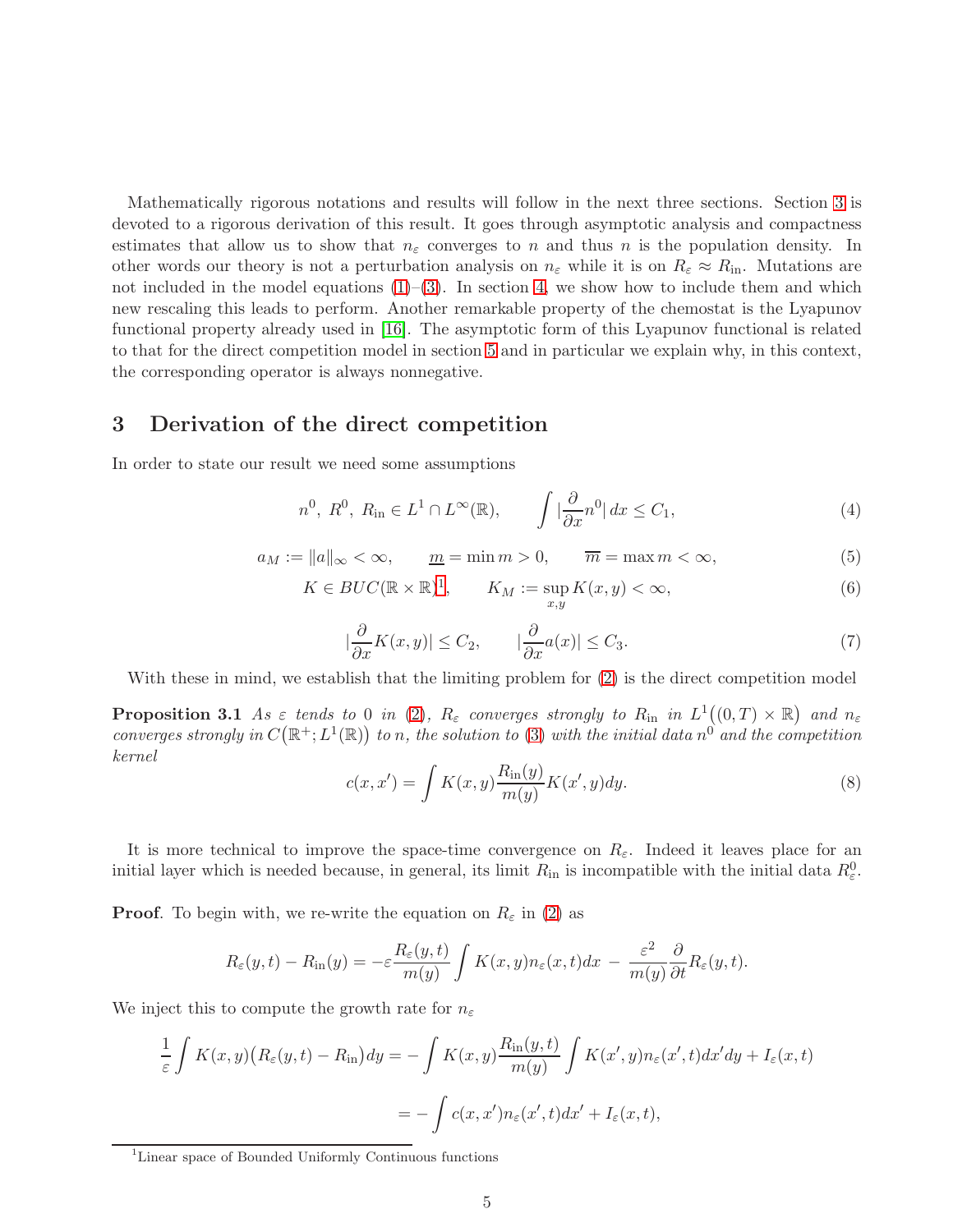as we use  $c(x, x')$  as defined in [\(8\)](#page-4-2) and with

$$
I_{\varepsilon}(x,t) = -\varepsilon \frac{\partial}{\partial t} \int \frac{K(x,y)}{m(y)} R_{\varepsilon}(y,t) dy + \int K(x,y) \frac{R_{\rm in}(y) - R_{\varepsilon}(y,t)}{m(y)} \int K(x',y) n_{\varepsilon}(x',t) dx'dy.
$$

Therefore the equation on  $n_{\varepsilon}$  can also be written

<span id="page-5-1"></span>
$$
\frac{\partial}{\partial t}n_{\varepsilon}(x,t) = n_{\varepsilon}(x,t)\Big[a(x) - \int c(x,x')n_{\varepsilon}(x',t)dx' + I_{\varepsilon}(x,t)\Big].
$$
\n(9)

Throwing away the terms in  $\varepsilon$ , we find formally [\(3\)](#page-3-0).

To justify rigorously this limit, we need (i) estimates for compactness, (ii) explain how we can pass to the limit.

*(i) Estimates.* First notice that we have

$$
0 \leq R_{\varepsilon}(y,t) \leq R_M(y) := \max(R^0, R_{\text{in}}) \in L^1 \cap L^{\infty}(\mathbb{R}).
$$

Next, we define and write from the equation on  $R_{\varepsilon}$  in [\(2\)](#page-2-1)

$$
M_{\varepsilon}(t) := \int n_{\varepsilon}(x, t) dx, \qquad N_{\varepsilon}(t) := \int |R_{\varepsilon}(y, t) - R_{\rm in}(y)| dy,
$$

$$
\frac{d}{dt} N_{\varepsilon}(t) + \frac{m}{\varepsilon^2} N_{\varepsilon}(t) \le \frac{\|R_M(\cdot)\|_{\infty}}{\varepsilon} K_M M_{\varepsilon}(t).
$$

And from the equation on  $n_{\varepsilon}$  in [\(2\)](#page-2-1), we deduce

$$
|\frac{d}{dt}M_{\varepsilon}(t)| \le a_M M_{\varepsilon}(t) + \frac{K_M}{\varepsilon}N_{\varepsilon}(t).
$$

It follows from these two differential inequalities that  $M_{\varepsilon}(t)$ ,  $\varepsilon N_{\varepsilon}(t)$  and  $\frac{1}{\varepsilon}\int_0^t N_{\varepsilon}(s)ds$  are uniformly bounded in  $\varepsilon$  on each time interval  $[0, T]$  by a constant denoted by  $M_T$ . One step further, from the bound on  $M_{\varepsilon}$  and from the equation on  $N_{\varepsilon}$ , one also concludes that

<span id="page-5-0"></span>
$$
\frac{N_{\varepsilon}(t)}{\varepsilon} \le \frac{N(0)}{\varepsilon} e^{-\frac{mt}{\varepsilon}^2} + \frac{\|R_M(\cdot)\|_{\infty}}{\underline{m}} K_M M_T, \qquad \forall t \in [0, T].
$$
\n(10)

*(ii) Compactness in t.* From this, and going back to the equation on  $n_{\varepsilon}$ , we conclude that, still for  $t \in [0, T]$ 

<span id="page-5-2"></span>
$$
\int \left| \frac{\partial n_{\varepsilon}(x,t)}{\partial t} \right| dx \le a_M C(T) + K_M \frac{N(0)}{\varepsilon} e^{-\frac{mt}{\varepsilon}^2} + K_M C(T). \tag{11}
$$

This gives us that  $n_{\varepsilon}$  is uniformly equicontinuous in  $C((0,T);L^{1}(\mathbb{R}))$ .

*(iii) Compactness in* x. Dividing equation [\(2\)](#page-2-1) by  $n_{\varepsilon}$  and differentiating in x, we find

$$
\frac{\partial^2}{\partial x \partial t} \ln n_{\varepsilon}(x, t) = \frac{\partial}{\partial x} a(x) + \frac{1}{\varepsilon} \int \frac{\partial}{\partial x} K(x, y) \left( R_{\varepsilon}(y, t) - R_{\text{in}}(y) \right) dy.
$$

From [\(7\)](#page-4-3) and [\(10\)](#page-5-0) we obtain that, for some constant  $D_1$ 

$$
\left|\frac{\partial^2}{\partial x \partial t} \ln n_{\varepsilon}(x,t)\right| \le D_1.
$$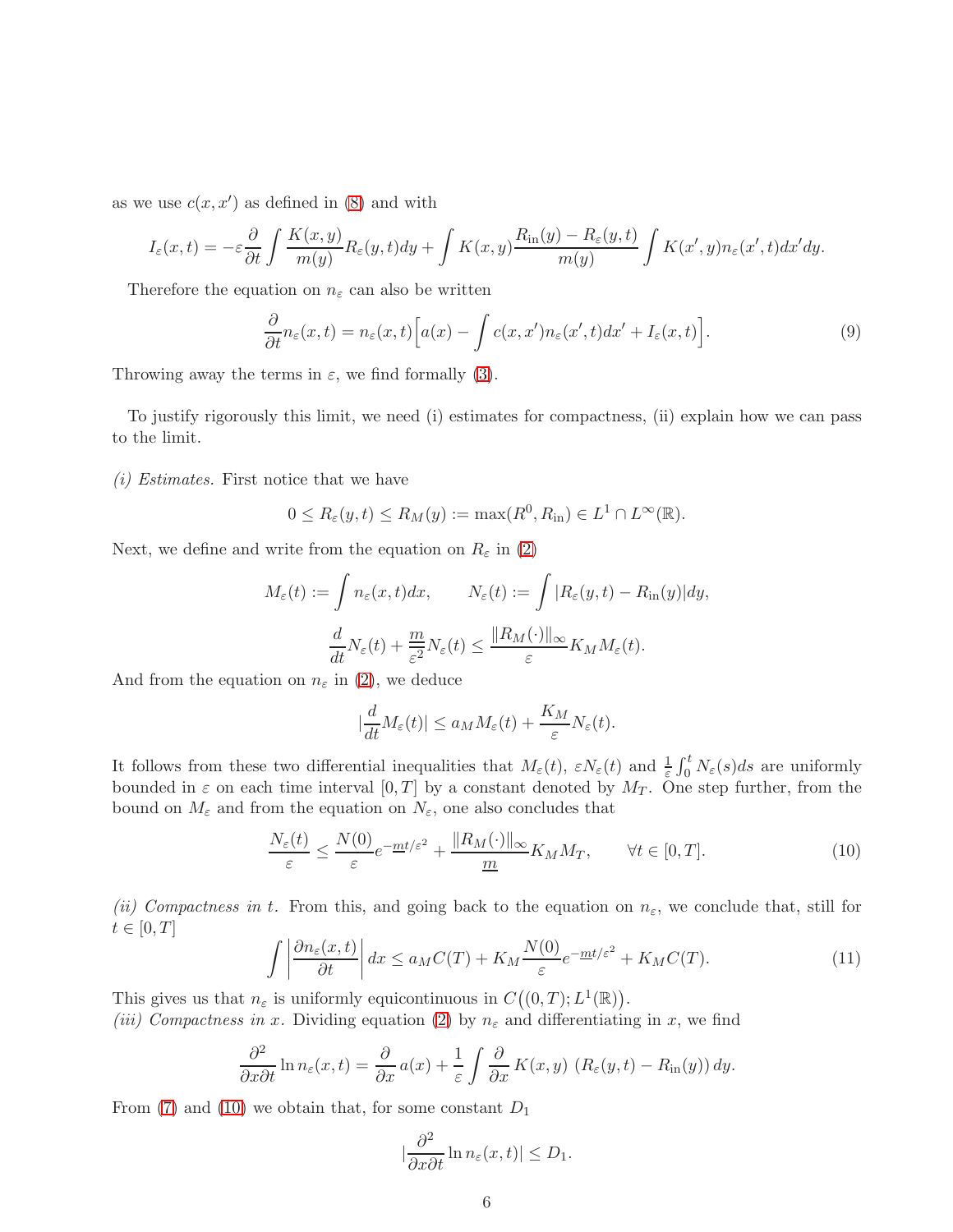It follows that

$$
\left|\frac{\partial}{\partial x}\ln n_{\varepsilon}(x,t)\right| \leq \left|\frac{\partial}{\partial x}\ln n^{0}(x)\right| + D_{1}t,
$$
  

$$
\int \left|\frac{\partial}{\partial x}n_{\varepsilon}(x,t)\right| dx \leq \int \frac{\left|\frac{\partial}{\partial x}n^{0}(x)\right|}{n^{0}(x)} n_{\varepsilon}(x,t) dx + D_{1}t \int n_{\varepsilon}(x,t) dx.
$$

Moreover, from the first equation of  $(2)$  and  $(10)$  we obtain that, for some constant  $D_2$ ,

$$
|\frac{\partial}{\partial t}\ln n_{\varepsilon}(x,t)|\leq D_2,
$$

and thus:  $\ln n_{\varepsilon}(x, t) \leq \ln n^{0}(x) + D_{2}t$ , which gives

$$
\frac{n_{\varepsilon}(x,t)}{n^0(x)} \le \exp(D_2 t).
$$

Using the above arguments and [\(4\)](#page-4-4), we conclude that, for some constant  $D(T)$  and  $0 \le t \le T$ ,

$$
\int \left| \frac{\partial}{\partial x} n_{\varepsilon}(x,t) \right| dx \leq \exp(D_2 t) \int \left| \frac{\partial}{\partial x} n^0(x) \right| dx + D_1 t \int n_{\varepsilon}(x,t) dx \leq C_1 \exp(D_2 t) + D_1 t M_{\varepsilon}(t) \leq D(T).
$$

Using this and step (ii) we conclude from the Arzela-Ascoli Theorem that, after extracting a subsequence,  $n_{\varepsilon}$  converges in  $C((0,T);L^{1}(\mathbb{R}))$ .

*(iv) Passing to the limit.* It remains to pass to the weak (distribution) limit in the equation on  $n_{\varepsilon}$  written as [\(9\)](#page-5-1). Because of the strong convergence of  $n_{\varepsilon}$  and [\(10\)](#page-5-0), the only difficulty is to pass to the limit in the term

$$
\varepsilon n_{\varepsilon}(x,t) \frac{\partial}{\partial t} \int \frac{K(x,y)}{m(y)} R_{\varepsilon}(y,t) dy = \varepsilon \frac{\partial}{\partial t} \Big[ n_{\varepsilon}(x,t) \int \frac{K(x,y)}{m(y)} R_{\varepsilon}(y,t) dy \Big] - \varepsilon \int \frac{K(x,y)}{m(y)} R_{\varepsilon}(y,t) dy \frac{\partial}{\partial t} n_{\varepsilon}(x,t).
$$

The first term converges weakly to 0 (multiplying by a test function, after integration by parts all the terms are bounded and multiplied by  $\varepsilon$ ). For the second term, we use the estimate [\(11\)](#page-5-2) to reach the conclusion that it converges in  $L^1$  to 0, thanks again to the multiplying factor  $\varepsilon$ .

Since uniqueness of weak solutions for the direct competition model is proved in [\[8\]](#page-12-2), we conclude that the full family  $n_{\varepsilon}$  converges and not only subsequences.  $\Box$ 

# <span id="page-6-0"></span>4 Mutations

In the present context of population equations structured by a physiological trait, there are several possibilities to represent mutations that have been widely used [\[3,](#page-12-8) [10,](#page-12-1) [8\]](#page-12-2). Integral oprators or diffusion operators can be derived from stochastic individual based models; see for instance [\[5,](#page-12-9) [6\]](#page-12-10). Mathematically they have many similar properties, in particular asymptotic analysis can be carried out using similar methods in the regime of small mutations for a long time of observation leading to speciation phenomena [\[2,](#page-11-0) [1,](#page-11-1) [14\]](#page-12-11) although stochastic individual methods are also used for the same purpose [\[4,](#page-12-12) [7,](#page-12-13) [15\]](#page-12-14).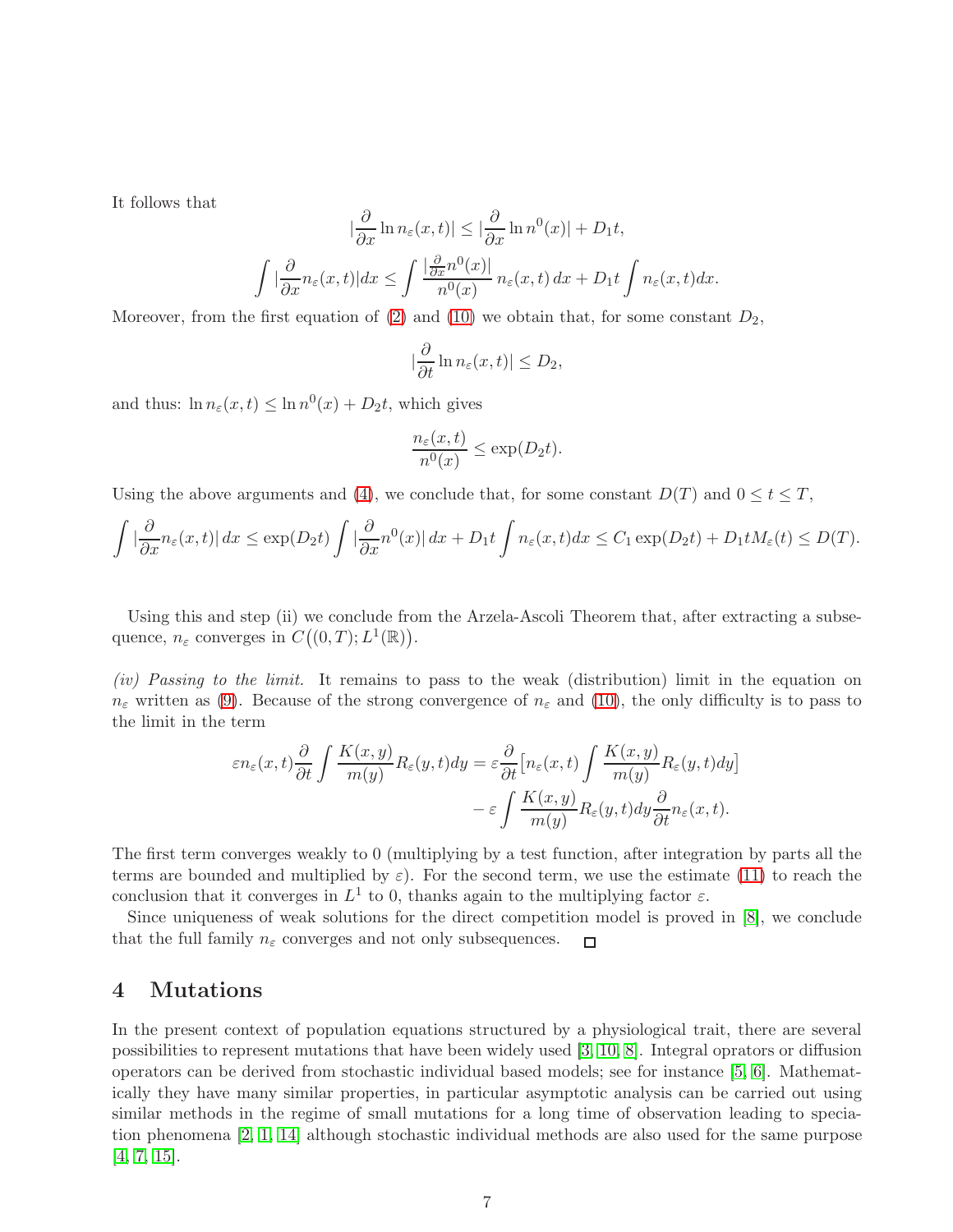Here, we restrict ourselves to representing the mutations by a diffusion operator with intensity  $\mu^2$ , a very small rate. According to the mathematical theory in [\[10,](#page-12-1) [17\]](#page-12-3), it is natural to rescale time so that the new timescale unit is  $1/\mu$ , very long timescale compared to the original 'generation' timescale. This leads to the competition model with mutations

<span id="page-7-2"></span>
$$
\begin{cases}\n\mu \frac{\partial}{\partial t} n_{\varepsilon}(x, t) = n_{\varepsilon}(x, t) \left[ a(x) + \frac{1}{\varepsilon} \int K(x, y) \left( R_{\varepsilon}(y, t) - R_{\text{in}} \right) dy \right] + \mu^2 \Delta n_{\varepsilon}, \\
\mu \frac{\partial}{\partial t} R_{\varepsilon}(y, t) = \frac{m(y)}{\varepsilon^2} \left[ R_{\text{in}}(y) - R_{\varepsilon}(y, t) \right] - \frac{1}{\varepsilon} R_{\varepsilon}(y, t) \int K(x, y) n_{\varepsilon}(x, t) dx,\n\end{cases}
$$
\n(12)

Because both the uptake rate  $\varepsilon$  and the mutation rate  $\mu$  can be considered as small, it is interesting to see how the solutions behave in the different regimes of smallness.

We can formally follow the lines of the analysis in section [3](#page-4-0) and find direct competition with mutations as the limit of infinitely fast uptake rate

<span id="page-7-1"></span>
$$
\mu \frac{\partial}{\partial t} n(x,t) = n(x,t) \left[ a(x) - \int c(x,x')n(x',t)dx' \right] + \mu^2 \Delta n. \tag{13}
$$

One can also consider the small mutation rate and, assuming the initial data is well prepared, use the Hopf-Cole unknowns

$$
u_{\mu} = \mu \ln(n_{\varepsilon}), \qquad u_{\mu}^{0} = \mu \ln(n^{0}).
$$

This leads now to study the equation on the limit  $u_{\varepsilon}(x,t)$  of  $u_{\mu}(x,t)$  and on the limit measure  $n_{\varepsilon}$  as  $\mu \rightarrow 0$ . Following [\[10,](#page-12-1) [17\]](#page-12-3), one finds the constrained Hamilton-Jacobi equation

$$
\begin{cases} \frac{\partial}{\partial t} u_{\varepsilon} = a(x) + \frac{1}{\varepsilon} \int K(x, y) \left( R_{\varepsilon}(y, t) - R_{\text{in}} \right) dy + |\frac{\partial u_{\varepsilon}}{\partial x}|^2, & \max_{x \in \mathbb{R}} u_{\varepsilon}(x, t) = 0 \quad \forall t \ge 0, \\ \frac{m(y)}{\varepsilon^2} \left[ R_{\text{in}}(y) - R_{\varepsilon}(y, t) \right] - \frac{1}{\varepsilon} R_{\varepsilon}(y, t) \int K(x, y) n_{\varepsilon}(x, t) dx = 0, \end{cases}
$$

and  $n_{\varepsilon}$  is supported in the zeroes of  $u_{\varepsilon}$  (usually points).

This can be further analyzed in the regime  $\varepsilon$  small and leads to

$$
\frac{\partial}{\partial t}u = a(x) + \int c(x, x')n(x', t)dx' + |\frac{\partial u}{\partial x}|^2, \quad \max_{x \in \mathbb{R}} u(x, t) = 0 \quad \forall t \ge 0,
$$

still with the information that the measure  $n(t)$  is supported by the points where  $u(t)$  vanishes. This is also the limit of  $(13)$  in the regime of small  $\mu$ .

We can conclude that the analysis of small mutations, both for the chemostat model and the direct competiton model, is compatible with the multiscale analysis in section [3](#page-4-0) that relates both models. This is the regime of interest that we choose later in section [6](#page-9-0) for numerical illustration. In this regime, we recover also, at a populational level, the results of standard adpative dynamics [\[11,](#page-12-15) [9\]](#page-12-16) and the references therein.

#### <span id="page-7-0"></span>5 Lyapunov functionals for the two competition models

The large time behaviour of solutions to [\(2\)](#page-2-1) has been studied in [\[16\]](#page-12-5). It is proved that steady states cannot be globally positive  $(\overline{n}_{\varepsilon}, R_{\varepsilon})$  and they have to be either Dirac masses (speciation) or continuous with a support of  $n_{\varepsilon}$  that is small enough (except when the solution goes extinct that might happen if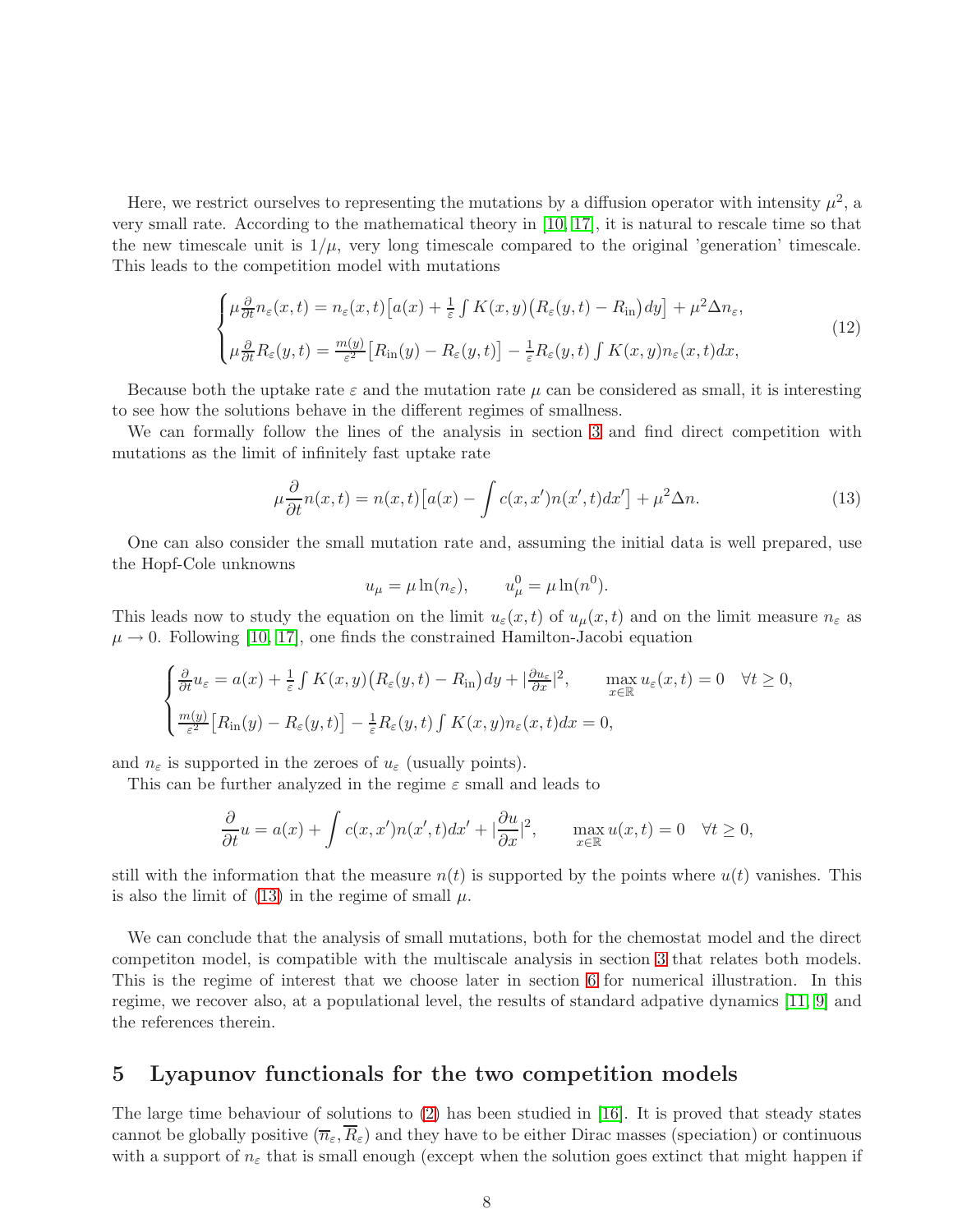renewal/death rates are too high). When continuous, the steady state globally attracts all trajectories if they satisfy a particular sign property characterized the so-called *Evolutionary Stable Distribution* (ESD in short), a notion that we recall below. The proof relies on a Lyapunov functional which has also been proved to exist for the direct competition model in [\[13\]](#page-12-4) under the condition of positivity of a certain operator.

Our interest here is to understand the relation between the two Lyapunov functionals, for [\(2\)](#page-2-1) and [\(3\)](#page-3-0), and to understand why the operator positivity condition is important for Direct Competition but does not appear in the Competition for Resources.

We first recall that an ESD is defined as

Definition 5.1 (Evolutionary Stable Distribution for [\(3\)](#page-3-0), [\[13\]](#page-12-4)) *A nonnegative bounded measure*  $\overline{n}$  *is called an ESD for the direct competition equation* [\(3\)](#page-3-0)

$$
a(x) - \int c(x, x')\overline{n}(x')dx' = 0 \qquad \forall x \in \text{Supp } \overline{n}, \tag{14}
$$

$$
a(x) - \int c(x, x') \overline{n}(x') dx' \le 0 \qquad \forall x \in \mathbb{R} \setminus \text{Supp } \overline{n}.
$$
 (15)

Definition 5.2 (Evolutionary Stable Distribution for [\(2\)](#page-2-1), [\[13,](#page-12-4) [16\]](#page-12-5)) *A state is*  $(\overline{n}_{\varepsilon}, \overline{R}_{\varepsilon})$  *is called* an ESD for the competition for resources equation [\(2\)](#page-2-1) if  $\overline{n}_{\varepsilon}$  is a nonnegative bounded measure and

$$
a(x) + \frac{1}{\varepsilon} \int K(x, y) [\overline{R}_{\varepsilon}(y) - R_{\rm in}] dy = 0 \qquad \forall x \in \text{Supp } \overline{n}_{\varepsilon}, \tag{16}
$$

$$
a(x) + \frac{1}{\varepsilon} \int K(x, y) [\overline{R}_{\varepsilon}(y) - R_{\rm in}] dy \le 0 \qquad \forall x \in \mathbb{R} \setminus \text{Supp } \overline{n}_{\varepsilon}, \tag{17}
$$

$$
\frac{m(y)}{\varepsilon} [\overline{R}_{\varepsilon}(y) - R_{\text{in}}(y)] = \overline{R}_{\varepsilon}(y) \int K(x, y) \overline{n}_{\varepsilon}(x) dx \qquad \forall y \in \mathbb{R}.
$$
\n(18)

For an ESD and following [\[16\]](#page-12-5), we define the Lyapunov functional for the model of competition for resources as

$$
S_{cr}(t) = -\int \overline{n}_{\varepsilon}(x) \ln n_{\varepsilon}(x,t) dx - \int \overline{R}_{\varepsilon}(y) \ln R_{\varepsilon}(y,t) dy + \int n_{\varepsilon}(x,t) dx + \int R_{\varepsilon}(y,t) dy.
$$

The dissipation associated with this functional is given by the inequality

$$
\frac{dS_{cr}}{dt}(t) := D_{cr}(t) = -\int \frac{m(y)R_{\rm in}(y)}{\varepsilon^2 \overline{R}_{\varepsilon}(y) R_{\varepsilon}(y,t)} \left(\overline{R}_{\varepsilon}(y) - R_{\varepsilon}(y,t)\right)^2 dy \n+ \int n_{\varepsilon}(x,t) \left(a(x) + \frac{1}{\varepsilon} \int K(x,y) [\overline{R}_{\varepsilon}(y) - R_{\rm in}(y)] dy\right) dx \le 0.
$$
\n(19)

Because we expect that, according to the proof of Theorem [3.1,](#page-4-2) the expansion holds  $R_{\varepsilon}(y, t) =$  $R_{\text{in}}(y) + O(\varepsilon)$ , the limiting Lyapunov functional is reduced (up to an additive constant) to

$$
S_{dc}(t) = -\int \overline{n}(x) \ln n(x, t) dx + \int n(x, t) dx.
$$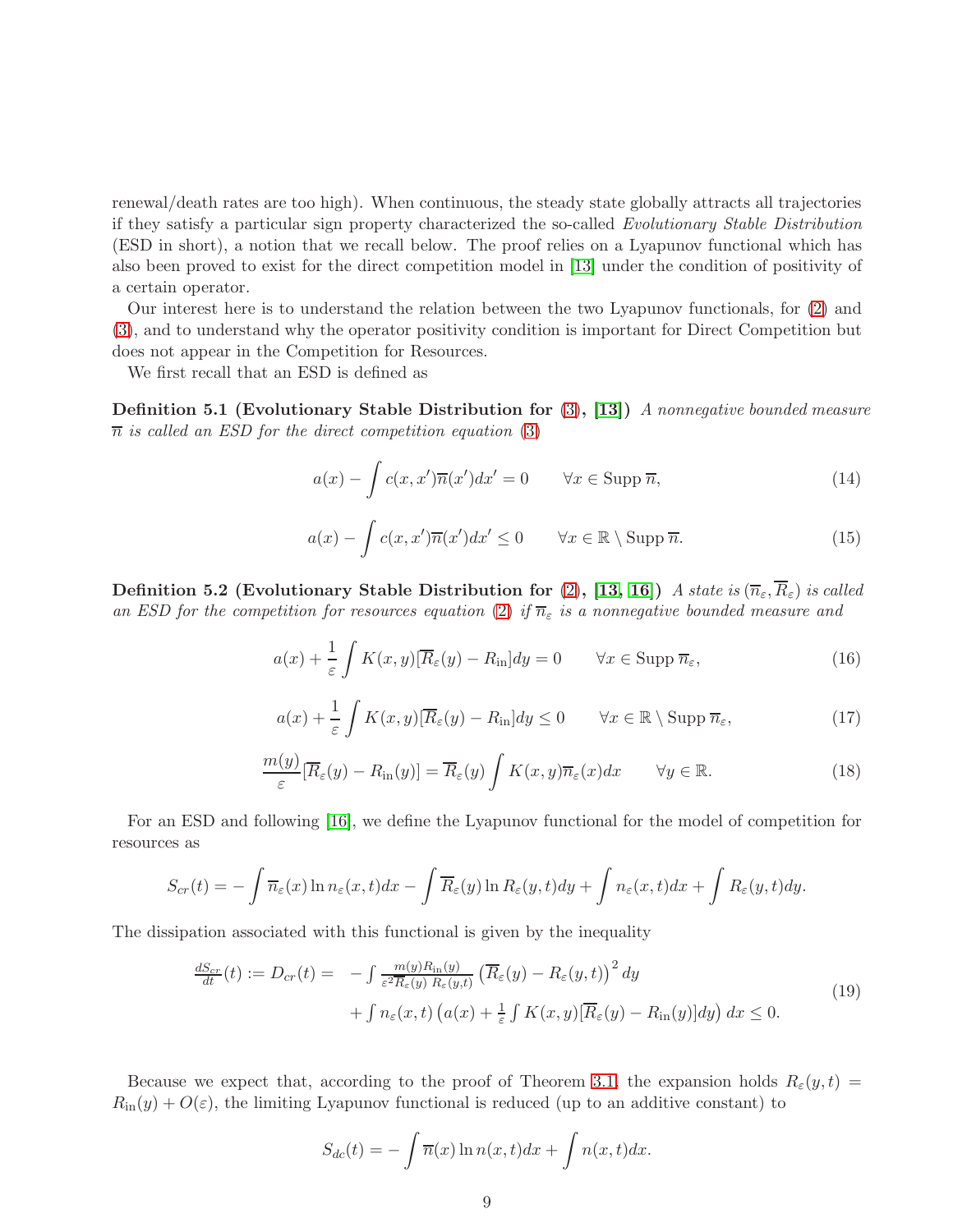This is indeed the Lyapunov functional used in for direct competition but  $\frac{d}{dt}S_{dc}(t)$  is negative only when a positivity condition holds true. This condition appears naturally in our framework because we can compute the dissipation associated with  $S_{dc}(t)$ 

$$
\frac{dS_{dc}}{dt}(t) := D_{dc}(t)
$$

A direct computation of  $D_{dc}$  using [\(3\)](#page-3-0) is of course also possible but is less instructive than an expansion in  $\varepsilon$  of  $D_{cr}$  that uses simply

$$
\overline{R}_{\varepsilon}(y) = R_{\rm in}(y) - \frac{\varepsilon \overline{R}_{\varepsilon}(y)}{m(y)} \int K(x, y) \overline{n}_{\varepsilon}(x) dx.
$$

In the limit  $\varepsilon \to 0$ , we obtain

$$
D_{dc}(t) = -\int \frac{R_{\rm in}(y)}{m(y)} \left[ \int K(x, y) \left( n(x, t) - \overline{n}(x) \right) \right]^2 dy
$$
  
+ 
$$
\int n(x, t) \left( a(x) - \int K(x, y) \frac{R_{\rm in}(y)}{m(y)} \int K(x', y) \overline{n}(x') dx' dy \right) dx.
$$
 (20)

Using the expression of  $c(x, x')$  in [\(8\)](#page-4-2) yields the usual dissipation for the direct competition model

$$
D_{dc}(t) = -\int \int c(x, x') \big(n(x, t) - \overline{n}(x)\big) \big(n(x', t) - \overline{n}(x')\big) dx dx'
$$

$$
+ \int n(x, t) \big(a(x) - \int c(x, x') \overline{n}(x') dx'\big) dx.
$$

The particular form of  $c(\cdot, \cdot)$  in [\(8\)](#page-4-2) makes that the integral with the quadratic term in  $n - \overline{n}$  is always positive (we referred to that as operator positivity) and the definition of an ESS makes that the linear term also gives a nonpositive contribution.

#### <span id="page-9-0"></span>6 Numerical illustration

How good is the approximation of competition through resources by direct competition? Beyond the pure theoretical statement in section [3,](#page-4-0) this can be illustrated thanks to some numerical simulations. We have performed such comparisons in the case with mutations given by  $(12)$ . We assume that a resource uptake kernel and a distribution of resource supply are Gaussian. A trait-dependent (and competition-independent) growth rate takes the maximum at  $x = 0$ . We have used the coefficients given as follows

$$
K(x,y) = \frac{1}{\sigma_K \sqrt{2\pi}} \exp\left(-\frac{(x-y)^2}{2\sigma_K^2}\right), \qquad R_{\rm in}(y) = \frac{M_{\rm in}}{\sigma_{\rm in} \sqrt{2\pi}} \exp\left(-\frac{y^2}{2\sigma_{\rm in}^2}\right), \qquad a(x) = 1 - x^2, \tag{21}
$$

and  $m(y)$  is taken as a constant. See section [2](#page-1-0) for the converted kernel of direct competition. Throughout this section we have taken  $\sigma_k = \sigma_{\text{in}} = .5$ ,  $\mu = 0.005$  and we vary  $\varepsilon$ , m and  $M_{\text{in}}$ .

The initial data  $n^0$  is a gaussian centered at  $-0.8$ , the mean variance is denoted by  $\mu$  and R is initially chosen equal to  $R_{\rm in}$ . With all our choices of parameters, the solution is inititally monomorphic and undergoes a dimorphic branching. Then it stabilizes as depicted in Figure [1.](#page-10-0)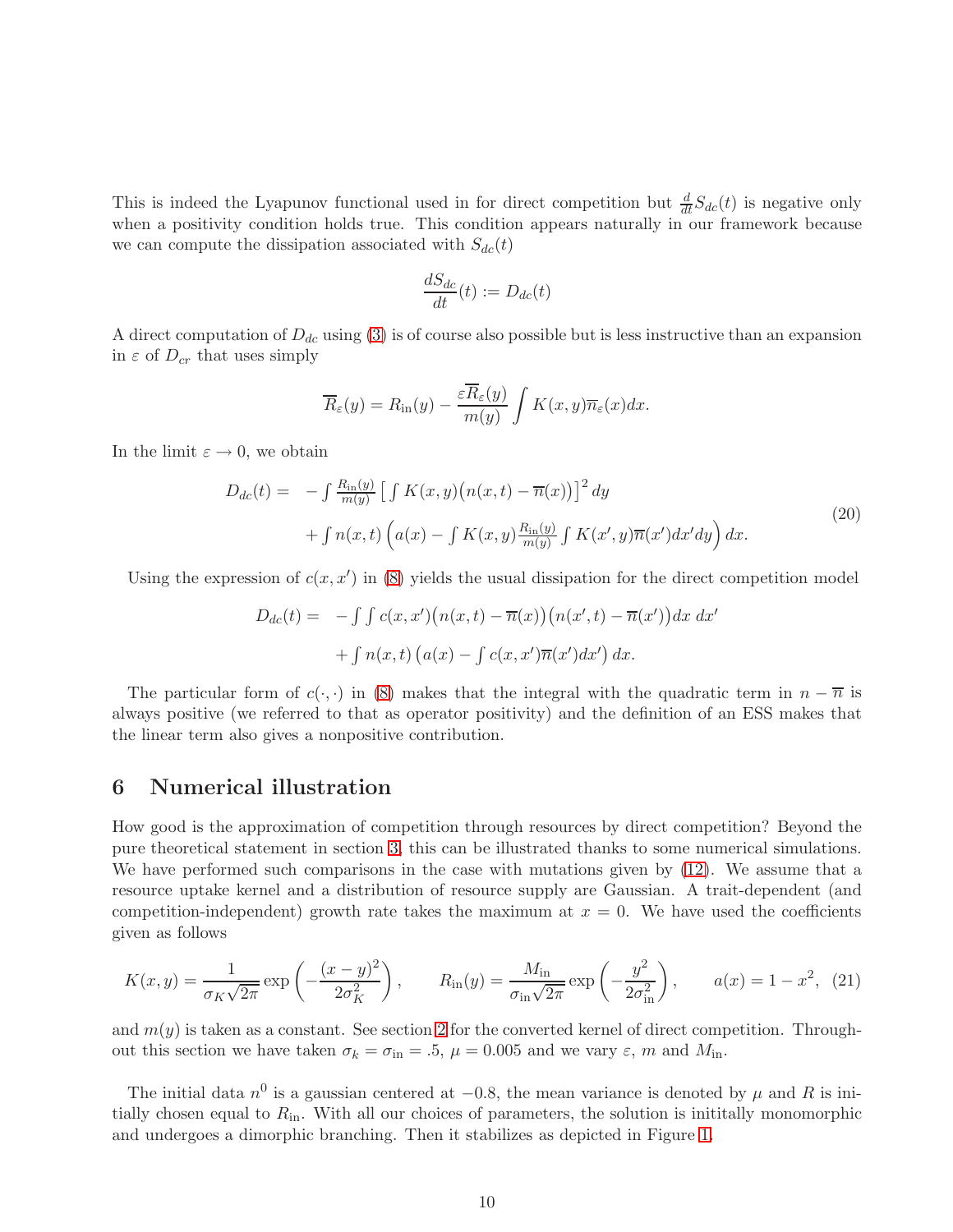

<span id="page-10-0"></span>Figure 1: With our choice of parameters, the dynamics undergoes a branching from monomorphic to a dimorphic population. This figure depicts the typical isolines of the solution to [\(12\)](#page-7-2) (horizontal axis is  $x$ , vertical axis is time).



<span id="page-10-1"></span>Figure 2: Comparisons between the model of competition for resources (dotted curve) and the direct competition model (continuous line). Left: the dimorphic population density as a function of the trait x for large times. Right: total population  $\int n(x, t)dx$  as a function of time.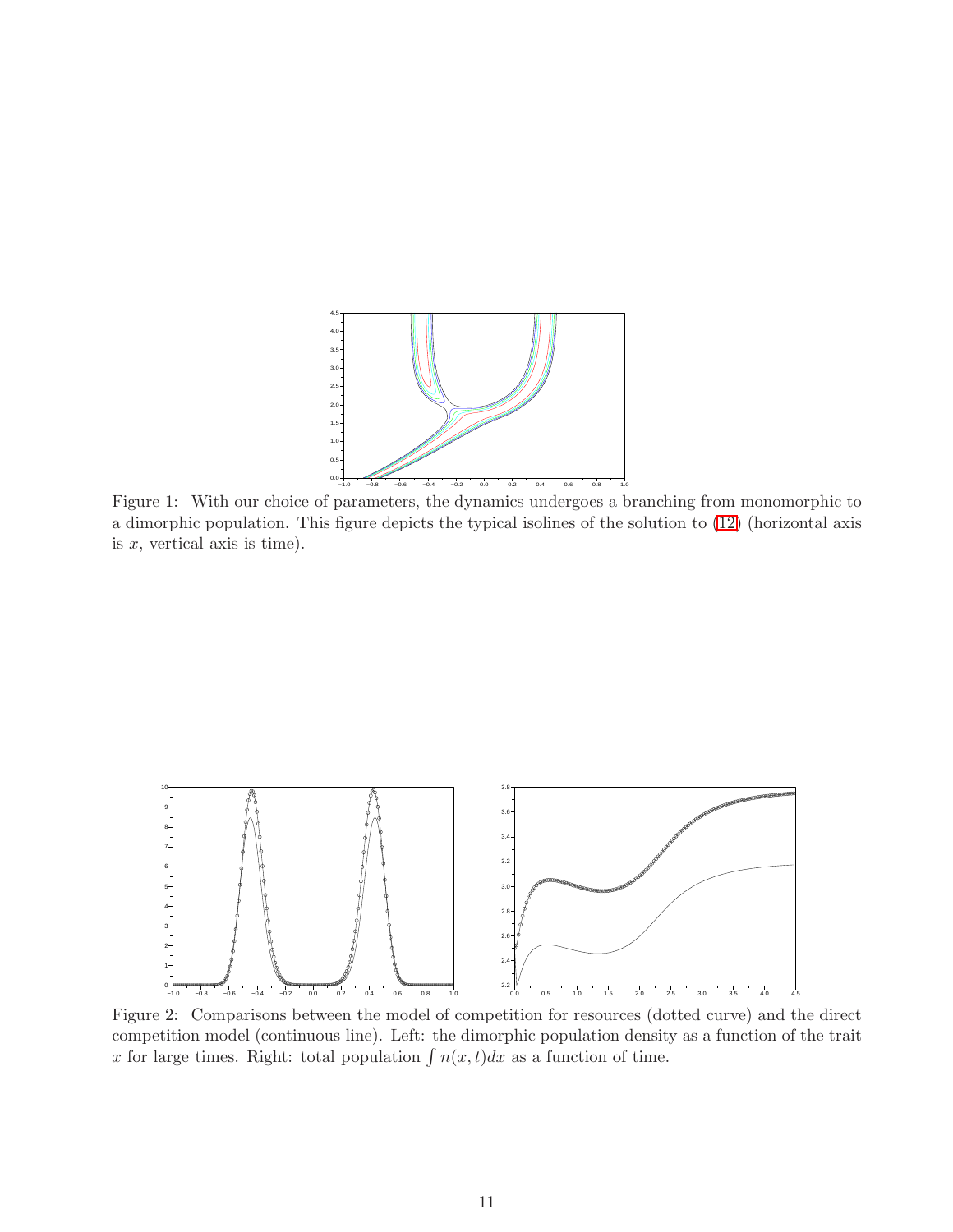

<span id="page-11-2"></span>Figure 3: These figures illustrate that the direct competition kernel only depends upon on the ratio  $R_{\rm in}/m$  and thus we can expect that the solutions to the model of competition for resource also does so. (Left) we compare for  $\varepsilon = 0.05$ , the population density solutions with  $m = M_{\rm in} = 1$  (dotted line) and with  $m = M_{\text{in}} = 10$  (continuous line). (Right) we compare for  $\varepsilon = 0.05$  the solutions with  $m = M_{\rm in} = 1$  (dotted line) and with  $m = 1.5$ ,  $M_{\rm in} = 1$  (continous line). When the ratio is preserved (even though coefficients differ by a factor 10) the solutions are very close. But a small variation of the coefficients, that also changes the ratio, induces a visible difference on the solutions.

We first show how well approximated is the solution to  $(12)$  by that of  $(13)$ . To do so, choose  $m = M_{\text{in}} = 1$  and choose two values of the parameter  $\varepsilon$ , namely  $\varepsilon = .1$  and  $\varepsilon = .001$ . For  $\varepsilon = .1$ equilibrium of resource  $R \approx R_{\rm in}$  is not achieved since we obtained the relative error max  $\frac{|R - R_{\rm in}|}{R_{\rm in}} = .18$ but the case  $\varepsilon = .001$  can be considered as the direct competition case since max  $\frac{|R-R_{\rm in}|}{R}$  $\frac{-R_{\text{in}}}{R_{\text{in}}}$  = .0018. The population density are depicted in Figure [2](#page-10-1) which show that the dimorphic situation is well kept in both solutions even though the total population is under estimated in the direct competition model by a factor of approximately 25 percent.

The competition kernel [\(8\)](#page-4-2) in the direct competition approximation has a remarkable property that it only depends upon the ratio  $R_{\rm in}/m$ . Therefore we can expect that the solution to [\(12\)](#page-7-2) depends only midly on this ratio. This is illustrated in Figure [3.](#page-11-2) We use the value  $\varepsilon = 0.01$ , and compare the solutions with two values of  $m$  and  $M_{\text{in}}$  and varying the ratio.

Acknowledgment The three authors thank *Readilab*, LIA 197 CNRS, for supporting their collaborations and also Meiji University and UPMC. J.Y.W. is partly supported by Glocal COE program "Formation and Development of Mathematical Sciences Based on Modeling and Analysis". S. M. benefits from a 2 year "Fondation Mathématique Jacques Hadamard" (FMJH) postdoc scholarship. She would like to thank Ecole Polytechnique for its hospitality.

# <span id="page-11-1"></span>References

- [1] G. Barles, S. Mirrahimi, and B. Perthame. Concentration in Lotka-Volterra parabolic or integral equations: a general convergence result. *Methods Appl. Anal.*, 16(3):321–340, 2009.
- <span id="page-11-0"></span>[2] G. Barles and B. Perthame. Concentrations and constrained Hamilton-Jacobi equations arising in adaptive dynamics. *Contemp. Math.*, 439:57–68, 2007.